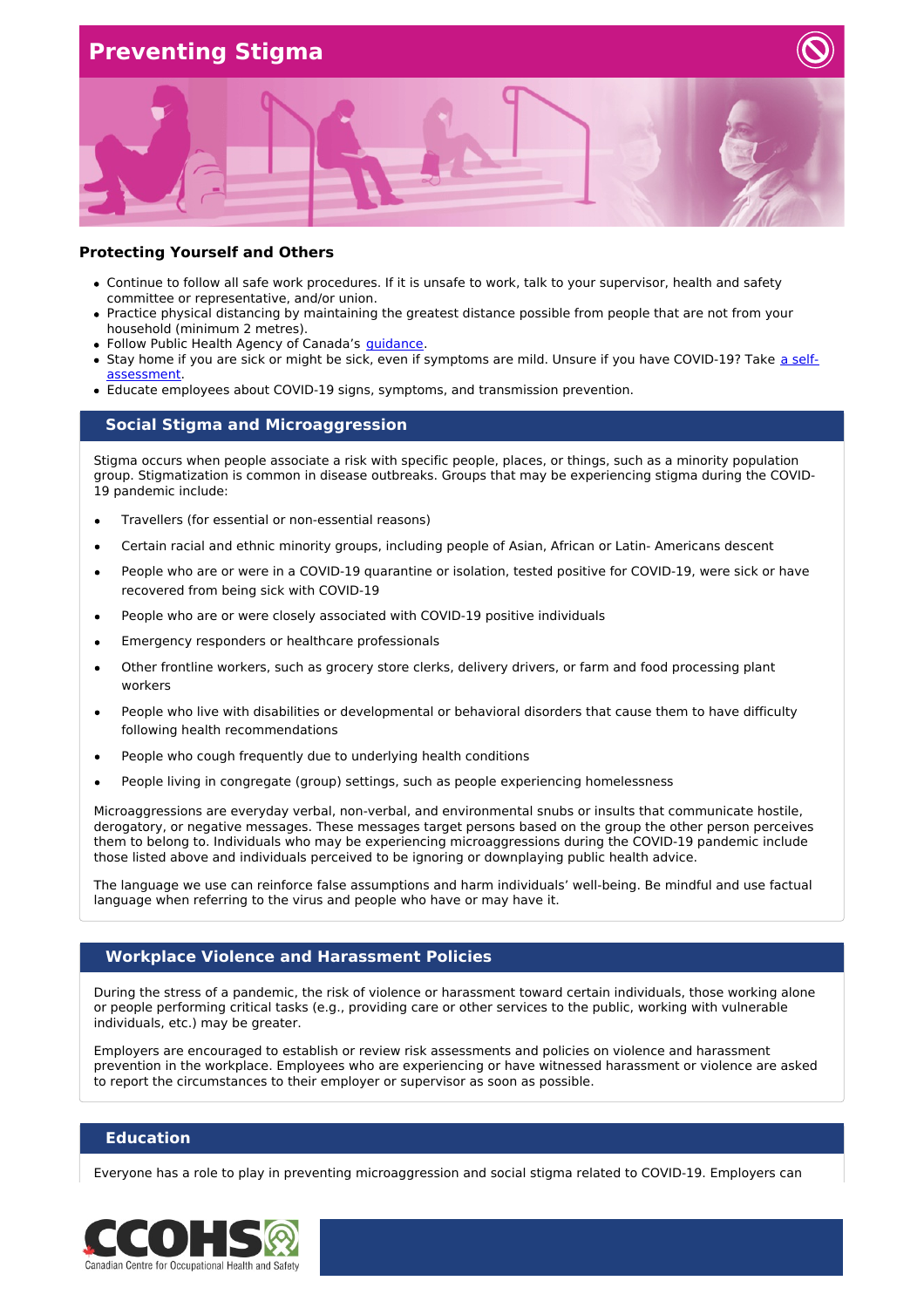## **Preventing Stigma**



provide information from reliable sources about virus transmission and steps that workers can take to protect themselves and their families. Display posters or send email updates to staff.

#### Know the facts:

- Diseases (including COVID-19) can make anyone sick, regardless of their race or ethnicity.
- Someone who has completed quarantine or has been released from isolation is not a source of infection to other people.
- Understand the risks of getting COVID-19 and ways to prevent the spread of [coronavirus](https://www.canada.ca/en/public-health/services/diseases/2019-novel-coronavirus-infection/prevention-risks.html#p) .
- Studies show that older adults, people of any age with chronic medical conditions or who are immunocompromised, and those living with obesity are at risk for more severe disease and outcomes from COVID-19. Inform employees about these factors so they can make informed decisions.
- Know the **[symptoms](https://www.canada.ca/en/public-health/services/diseases/2019-novel-coronavirus-infection/symptoms.html#s)** and monitor your health.

## **Supporting Someone with COVID-19 Symptoms, or who is in Quarantine or Self-Isolation**

- Be a part of the solution. Correct misinformation, challenge myths, and show empathy
- Keep in regular contact with the individual.
- Acknowledge the impact on the team, productivity, and morale.
- Address team or individual fears and concerns.
- Offer to support them or their caregivers:
	- $\circ$ Maintain social contact through phone calls, video chats, etc.
	- Arrange for food or essential supplies to be delivered to them.  $\Delta$

### **Coping with Social Isolation, Microaggression or Stigma**

- Talk to your employer or supervisor, someone trained in mental health first aid, or someone else you trust  $\bullet$ about what you are experiencing.
- Contact your employee assistance service, if available.
- Contact your local public health or community resources that offer mental health services.
- Check out organizations online:
	- Canadian Mental Health [Association](https://cmha.ca/news/covid-19-and-mental-health)  $\circ$
	- Canadian [Psychological](https://cpa.ca/psychologyfactsheets/) Association  $\circ$
	- Kids Help [Phone](https://kidshelpphone.ca/get-info/were-here-for-you-during-covid-19-novel-coronavirus/)  $\circ$

**If you or someone you know is in crisis, please contact your local hospital, call 911 immediately, or contact a Crisis [Centre](https://www.canada.ca/en/public-health/services/mental-health-services/mental-health-get-help.html) in your area.**



It is important that mental health resources and support are provided to all workers, including access to an employee assistance program, if available.

For further information on COVID-19, refer to the Public Health Agency of [Canada](https://www.canada.ca/coronavirus).

Note that this guidance is just some of the adjustments organizations can make during a pandemic. Adapt this list by adding your own good practices and policies to meet your organization's specific needs.

**Disclaimer**: As public and occupational health and safety information is changing rapidly, local public health authorities should be consulted for specific, regional guidance. This information is not intended to replace medical advice or legislated health and safety obligations. Although every effort is made to ensure the accuracy, currency and